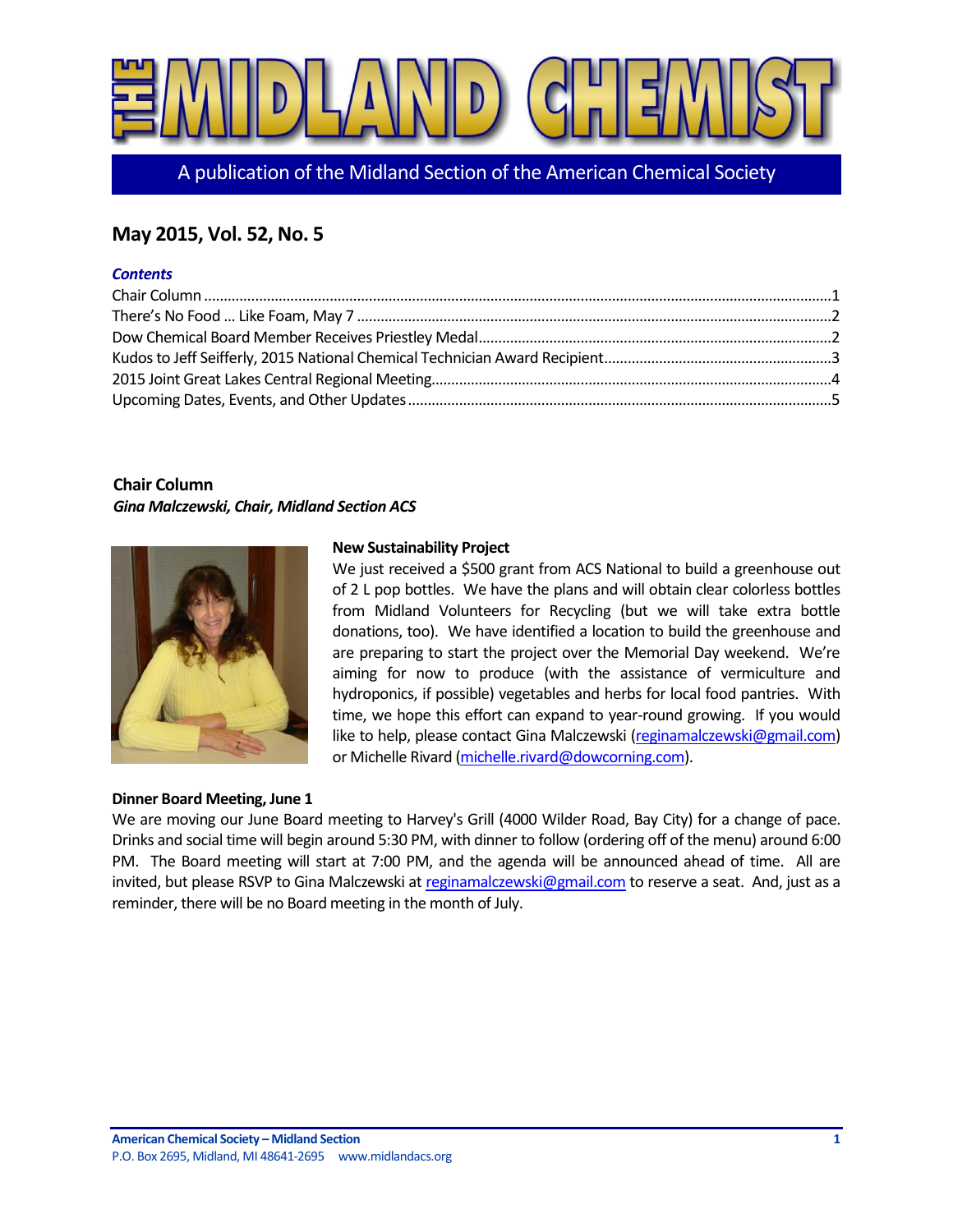<span id="page-1-0"></span>**There's No Food … Like Foam, May 7** *Gina Malczewski, Chair, Midland Section ACS*



# <span id="page-1-1"></span>**Dow Chemical Board Member Receives Priestley Medal** *Etcyl Blair, Member, Midland Section ACS*

Dr. Jacqueline K. Barton, chemistry professor at California Institute of Technology and a member of The Dow Chemical Company Board of Directors, was awarded the 2015 Priestley Medal for her discoveries involving DNA-binding metal complexes. "She started a field that has captivated a huge amount of interest and that bridges inorganic chemistry, biochemistry and physical chemistry," says a fellow professor.

In addition to being a creative scientist she is recognized for her dedication to training and guiding students and for her support of the chemical enterprise.

According to Andrew Liveris, Dow's CEO, Barton helps explain Dow's science to other board members and she keeps them all apprised of new technologies and is involved in environmental, health and safety issues.

Dr. Barton is the third woman to receive the Priestley Medal. The Priestley Medal is the highest honor conferred by the American Chemical Society (ACS). The award, named after Joseph Priestley, the discoverer of oxygen, was established in 1923 and is given annually for distinguished service in chemistry.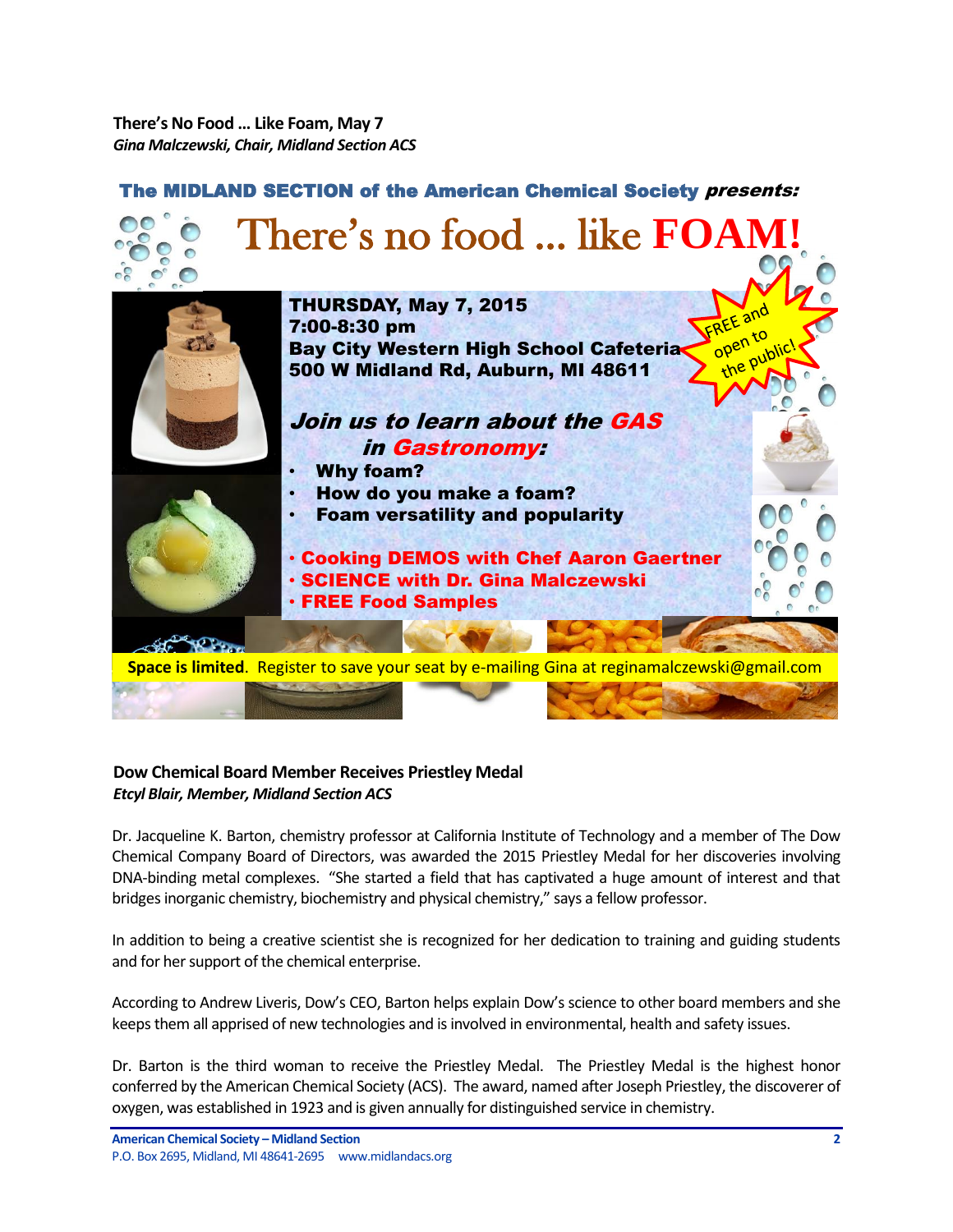

The American Chemical Society (ACS), founded in 1876, has about 160,000 members and is the world's largest scientific society. The Midland Section which has about 650 members was started in 1919 with Herbert Dow as its first chairman.

*Chemical & Engineering News*, March 23, 2015, devotes 10 pages to this great story:

It's a great story about chemistry.

It's a great story about women in science.

It's a great story for teachers and students.

It's a great story for Midland, the Science City.

Editor's note: This article was contributed by Etcyl Blair, Ph.D., ACS Midland Section Chairman, 1959

(**Photo: Jacqueline K. Barton.** *Photo courtesy of J.K. Barton.*)

# <span id="page-2-0"></span>**Kudos to Jeff Seifferly, 2015 National Chemical Technician Award Recipient** *Janet Smith, Director, Midland Section ACS*

The ACS Committee on Technician Affairs (CTA) awarded the 2015 National Chemical Technician Award (NCTA) to Jeffrey Seifferly at a reception on March 22, 2015 at the National ACS meeting in Denver. Several of his peers from the Midland Section and his wife, Aileen, were there to help celebrate the occasion. As part of the award, Jeff received a plaque, a \$1,000 honorarium, and travel accommodations for him and his wife to attend the ACS national meeting.



**Jeff Seifferly receives 2015 NCTA award from Susan Marine, CTA Chair** *Photo courtesy of Michelle Rivard*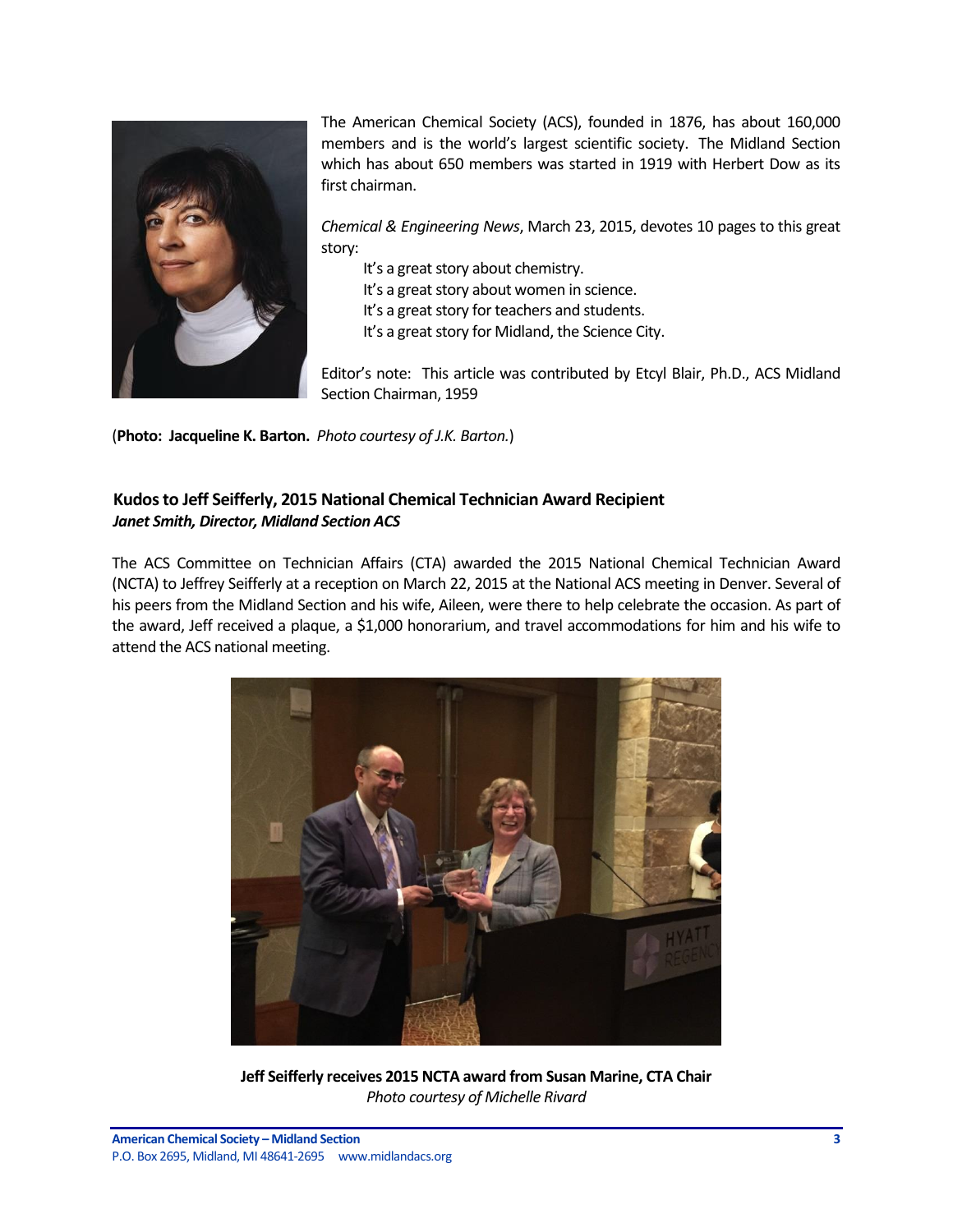Jeff is an employee of Dow Corning (34 years) and has worked in a variety of areas including high voltage insulator development, semiconductor materials, electronics and thin film technology, plasma enhanced chemical vapor deposition development, and NanoSilicon technology development. He has authored 18 external papers, and has four US patents. Jeff was awarded the ACS Midland Section 2014 Outstanding Chemical Technician Award, a Dow Corning Technical Achievement Award and recently received the 2015 Dick and Carol Hardy Community Improvement Award for his commitment to bettering his community (Bay City). He was a founding member of the Mid-Michigan Technician Group in 1991 and serves as a certified ACS Science Outreach Coach, working with chemistry teachers since 2011.

The NCTA was established in 1989 and has been awarded annually. This award is granted for excellence and professionalism among technicians, operators, analysts and other applied chemical technology professionals. Nominations are judged primarily on technical achievement, but leadership, mentoring, communications, publications, awards, community activities, and contributions to quality, safety and other initiatives are also considered. To date, 27 technicians have been honored with this award, of which six are from the Midland Section: Dave Stickles, 2000; Robert Krystosek, 2006; Margo McIvor, 2007; Janet Smith, 2008; Diana Deese, 2014; and Jeff Seifferly, 2015.

## <span id="page-3-0"></span>**2015 Joint Great Lakes Central Regional Meeting** *Vickie Langer, Editor, The Midland Chemist*

The ACS invites you to the 2015 Joint Great Lakes Central Regional Meeting (JGLCRM), to be held May 27–30 at the DeVos Place in Grand Rapids, Michigan. Advance registration is now open. Visit the [JGLCRM website](http://www.mmsend73.com/link.cfm?r=861224567&sid=66044059&m=8917168&u=ACS1&j=25657761&s=http://www.jglcrm2015.com) for up-to-date program information.